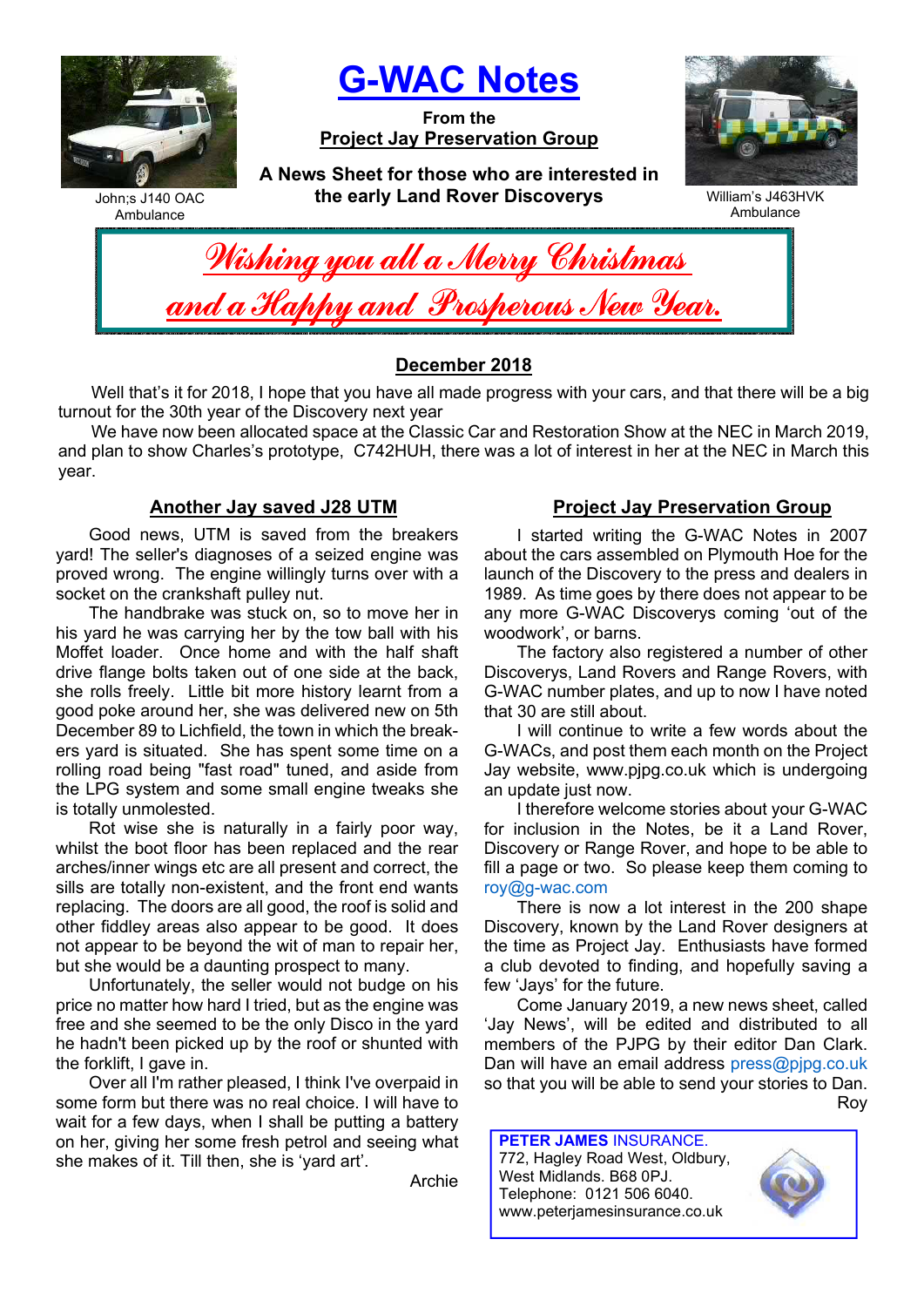#### Current known owners of launch cars @ December 2018

#### For the launch there were 86 cars registered on 01.10.89 from G451WAC to G537WAC, with the exception of G500WAC.

G457WAC Julian Lamb 30 (A457WAC 30)<br>G459WAC Julian Lamb 30 (Amphibian 30) G461WAC<br>G461WAC<br>G463WAC (Camel training hack) sold and Rawlings G463WAC (Camel training hack)<br>G465WAC G465WAC Jack Straw G469WAC Jon Chester<br>G470WAC Jon Chester CATOWAC Jon Chester G470WAC GAT CONSULTER SAN A SERVER AND STRUCK AND STRUCK AND ROB STRUCK AND RESIDENCE A SAN AND RESIDENCE A SA<br>CALL CATTWAC G477WAC **Martyn Ball** G478WAC & G526WAC<br>G480WAC G482WAC. G486WAC & G524WAC. <br>David Ashburner G480WAC G482WAC, G486WAC & G524WAC.<br>G488WAC G488WAC Robert Blanchard (USA)<br>G488WAC Robert Blanchard (USA)<br>G490WAC Haddow Hales-Lavercon G494WAC (Camel training hack)<br>G496WAC Mark Harrow Mark Harrow Mark Harrow Mark Harrow Mark Harrow Mark Harrow Mark Harrow Mark Harrow Mark H G496WAC<br>G510WAC G510WAC John Davies<br>G511WAC G511WAC G511WAC COLIN COLLECT COLLECT COLLECT COLLECT COLLECT COLLECT COLLECT COLLECT COLLECT COLLECT COLLECT COLLECT COLLECT COLLECT COLLECT COLLECT COLLECT COLLECT COLLECT COLLECT COLLECT COLLECT COLLECT COLLECT COLLECT COLLECT GSTATIVING<br>G531WAC Ashley Culling<br>G534WAC James Bracket

G580BKV Patrick Berry L489WAC Tim Lavercombe G601BKV Dan Clarke L490WAC Mark Harrow G628BKV Roy Preston L564YAC Mark Harrow L470WAC Jacob Lamb L580WAC Mark Harrow L479YAC Stuart Laird P647KAC Patrick Berry

B62COH & C60JKG Philip Bashall (The Dunsfold Collection) 6316WAC CALL Bavid Maingot<br>C742HUH Charles Whitaker Collection C323WAC G323WAC C742HUH Charles Whitaker Colin Crooking C323WAC Colin Crooking Colin Crooking Colin Crooking Colin Crooking Colin Crooking Colin Crooking Colin Crooking Colin Crooking Colin Crooking Colin Crooking Colin Crooking Colin Cro G226EAC (5-dr) Graham Bethell G347WAC (LR110) Ron Boston<br>G266BJU (5-dr) Andrew Liu G361WAC (RR) Julian Lamb G266BJU (5-dr) Andrew Liu G361WAC (RR) Julian Lamb G513DHP (5-dr) Roy Preston G395WAC Sean Coleman G84 WAC (LR90) Mike Smallbone G405WAC Harry Harrison G93 WAC..(LR90) Steve Hattersley G406WAC Keith Britton G97 WAC(LR90) Ted Billington G410WAC Alan Young G175WAC (RR) Julian Lamb G553WAC (LR90) Gary Smallbone G179WAC (RR) Roger Fell G563WAC (Camel hack) David Spirrett G180WAC (RR) Guy Butler-Henderson G584WAC (RR) Sharon Paige G247WAC..(LR) ? G601WAC Julian Lamb G279WAC Neal G603WAC Ian Redfern G302WAC Sold G607WAC..(LR90) Richard Satchwell G308WAC Robin Gray G610WAC Kevin Bond G310WAC Mark Simpson G511WAC G611WAC Mark Harrow G311WAC Ivor Ramsden G617WAC (LR90) Gary Bryans G312WAC Jochen Baldamus G618WAC Steve Ducker Owner not known

(Amphibian. The Dunsfold Collection)<br>Sold Haddow Hales-Lavercombe<br>Mark Harrow James Brackenbury

#### Other pre-production, and G-WACs

Some other factory registered cars

#### Other 'Jays'

G28 RMW Glyn Jones G950CAF Elvet Price G28 UTM Archie Cursham G956RKM Martin Smith G892VP Mike E Hall G978KOF Ian Rawlings G39 WD Bob Jolleys G987LKU Andy Greer G41 VHA Simon Tinkler G989ELJ Oliver Tebbutt G43 KWO Victor Mitchell H83 YYN Richard Llewellin G101GEL Robert Hoskins H95 DBK Dave Dorling G115UKE Graham Wollerton H236UYD Andrew Maclean G130KWO Ian Phillips H256PEV Dion Johns G214RKN Jim Shep H353DJA Peter Boardman G229TDV Wesley Beynon H367OBE Dave Mummer G234CBG Dan Hunter H436FPL Mark Harrow G253RFL Ian Phillips H743VAB Ted Andrews G272WDL Peter Baxter And Computer H776POJ Buncan Campbell Buncan Cempell G374UYR Jack Straw H994BUU Richard Mahoney G412FSJ Andrew Cameron J108RPK Dion Johns G425OWB Chris J139TRO Leon Toon G436GUY Andy Jones J140OAC 116" Ambulance John Francis G441WPX Mark Harrow J234LEM Peter Vincent G442AJM ScottSeacombe J348FGT Nicholas Web G456AVT A Burchel J396OAC Mark Harrow G462AVT ? J463HVK 116" Ambulance William Wallace G463HNK Peter Murphy J828ANK Chris Hill G553OWD J Herod K565GKV Aidan Bloomfield G560EDY Julian Lamb K554GKV John Poulson G577TGY Gary Pusey K924GCL Barry Collett G580PNU lan Rawlings K941PAB Josh Cooke G599ELG Luke Petch L151LBV 116" Ambulance Richard Beddall G656RYB Graham Welch L270MCF Honda Crossroad Roy Preston G711YRY Derek Henman L373VAC Helen Pippin G739BPV Jim Shep L374UEU Simon Andrews G757SGX Paul Bishop L573CTY Honda Crossroad Roy Preston G787CLJ Mark Harrow L576LRD 116" Limousine Richard Beddall G834FPR Sue Virgin L580DPE Simon Andrews G890UTT Archie Cursham L617HRX Mpi Richard Beddall G843FPR Jon Isacc Jon Isacc Learned L637LRX Mpi<br>G901BJB Andrew Maclean L838CPM L838CPM Simon Andre G901BJB Andrew Maclean L838CPM Simon Andrews (USA) G892VPM Mike E Hall AZ-829-TJ Raymond Bechetoille (France) G923PUE Nigel Burland 3656 TW 24 Keith S L Daffern (France) Formerly G531DHP<br>LA DC 502

Dr. Hofmann (Germany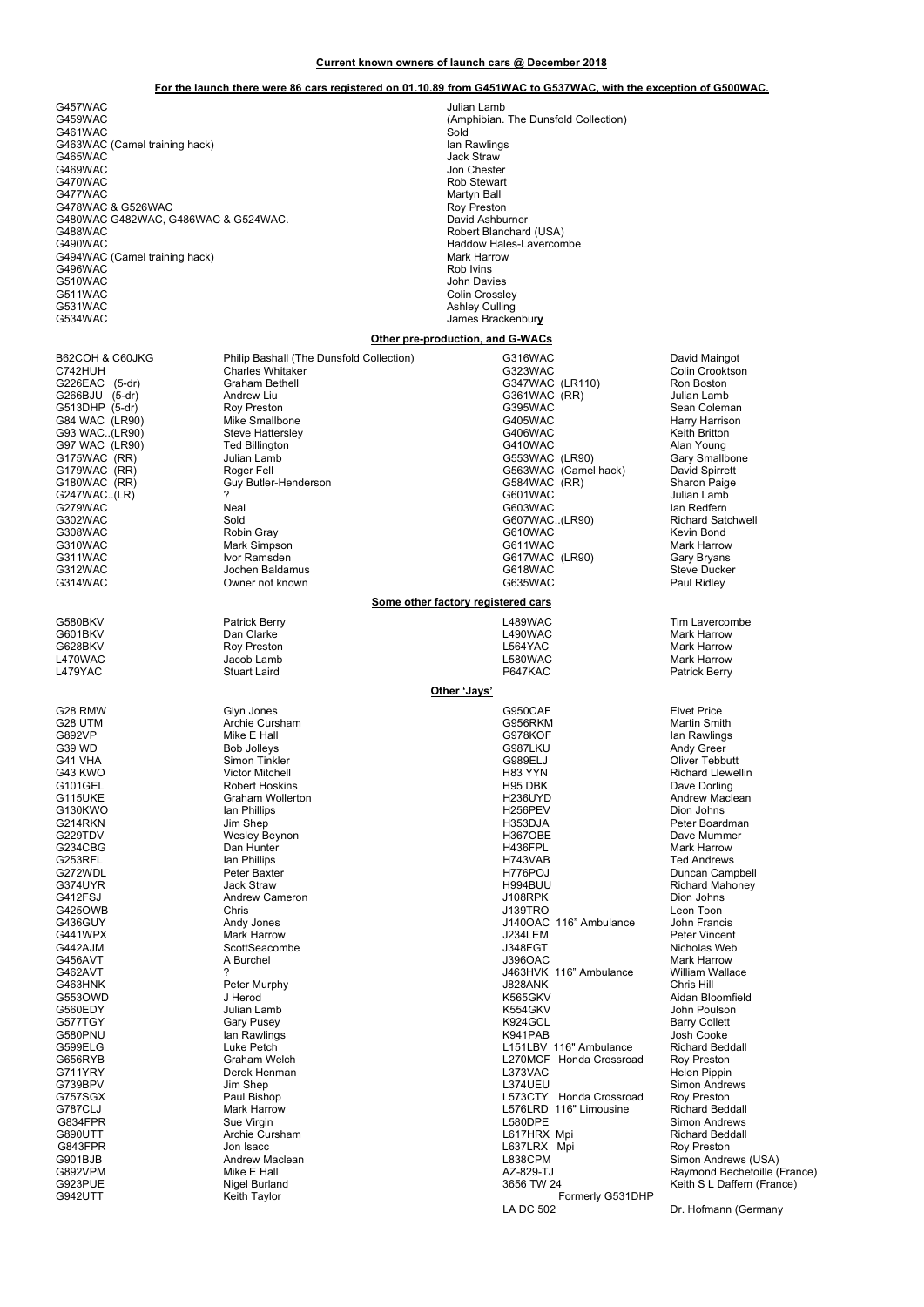## Land Rover Legends. Tickets now on sale.

Advance discounted tickets are available now for Land Rover Legends 2019 (25/26 May) at Bicester Heritage and they make rather good Christmas presents for any Land Rover fan! Full event details and tickets available at www.landroverlegends.com See below for a quick

reminder of the 2019 highlights already announced..

## 'Star Cars' celebrate major anniversaries

The 2019 event will celebrate four important Land Rover anniversaries:

- The 50th anniversary of the entry into service of the Series IIa SAS Pink Panther
- The 40th anniversary of the 100-inch prototypes
- The 30th anniversary of the launch of the Discovery
- The 25th anniversary of the launch of the second-generation Range Rover. P38A

Each anniversary will be represented by a 'Star Car' which will be the centrepiece of a panel discussion in the main hangar on both the Saturday and the Sunday, when Mark Evans will interview people closely associated with each of the models, either as development engineers, designers, owners, enthusiasts or preservationists. The anniversaries will also be marked by daily vehicle parades

## On-site camping, evening entertainment - and dogs allowed!

Introduced for 2019 is weekend camping on site at Bicester Heritage and evening entertainment on the Saturday, allowing Land Rover fans to make a family weekend of it. As Land Rovers and our four-legged friends seem to have a natural affinity for each other, well-behaved dogs on leads will be welcome!

## The National Awards

Owners who would like to nominate their cherished Land Rovers for the 2019 National Awards will be able to submit their applications online in January.

## All Land Rovers welcome

Every Land Rover attending with have a dedicated forward parking area for all visitors arriving in a Land Rover, and Land Rover clubs are invited to display their vehicles in a dedicated area on the airfield perimeter. We have been allocated a stand, which Ian Phillips is organising. If you would like to have your Jay on the stand, please get in touch with him ASAP. Secretary@pjpg.co.uk

**Patrick** 



# 25-26 MAY 2019 **BICESTER HERITAGE**



## Tickets for the NEC Show 22nd – 24th March 2019

Tickets are now on sale for the PCCC&R Show at a discounted price for our club members.

Use the code on the banner to obtain a discount. C5060RS19 Patrick